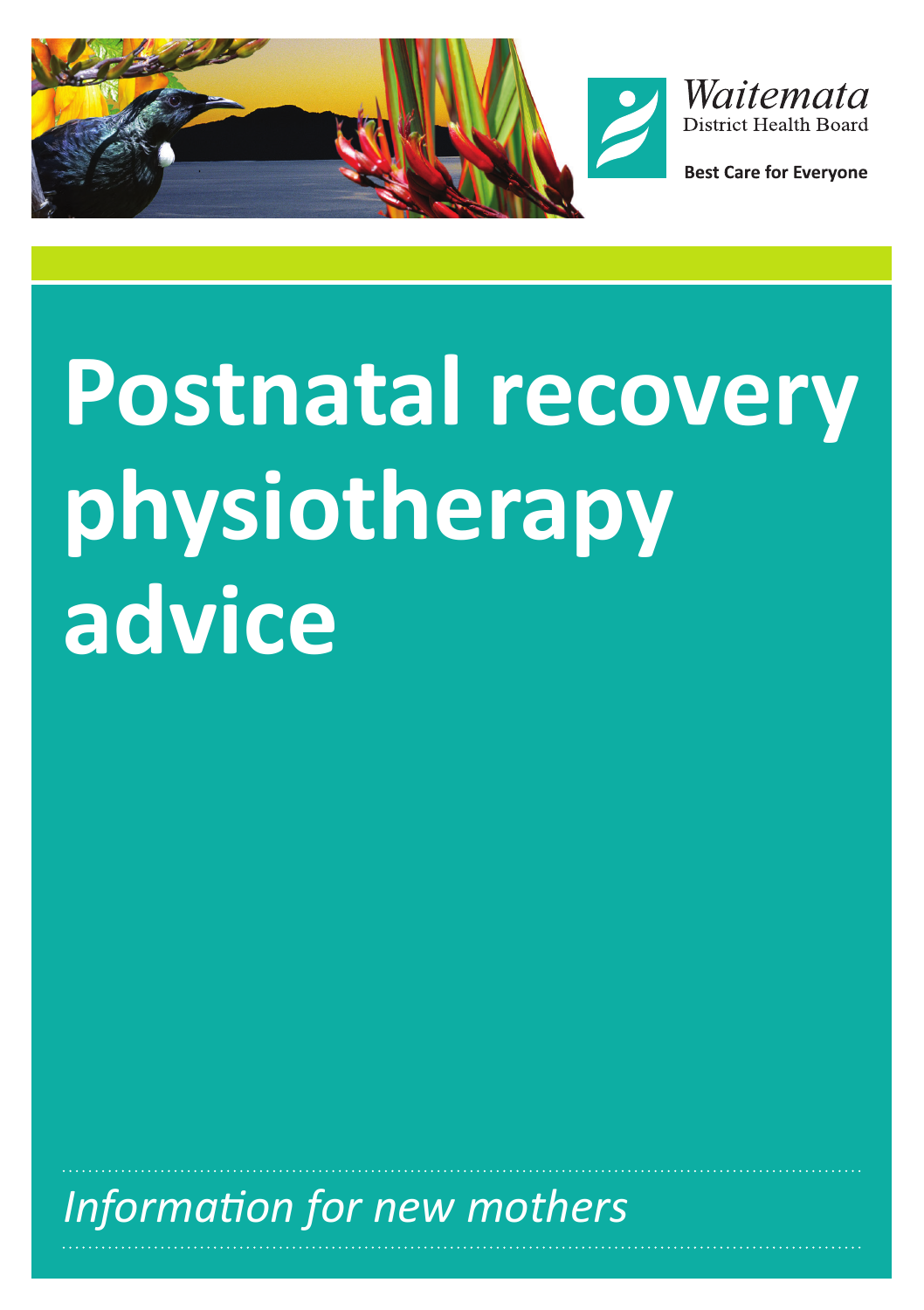*Having a baby can weaken your pelvic floor and your abdominal muscles. The advice in this leaflet will help you recover and prevent long term health problems. If you have further questions please ask to speak with a physiotherapist.* 

## **Getting your pelvic floor back in shape**

Your pelvic floor supports your bladder, bowel and uterus. It is stretched during pregnancy and birth, even if you had a caesarean.

A weak pelvic floor can lead to incontinence or prolapse.

### **How to do pelvic floor muscle exercises:**

- Sit or lie comfortably and focus on your bladder, vagina and bowel.
- Tighten your pelvic floor squeezing and lifting as if you are trying to control urine and wind.
- While breathing normally tighten the muscles. Hold gently for 2-3 seconds, repeat 3 times in a row, 3 times per day.
- As your muscles get stronger, aim to do 5-10 in a set, holding 5-10 seconds each. Stop when the muscle is tired. Repeat 3 times per day.
- Make it harder by practicing exercises while standing.
- Allow 3 months to re-train your pelvic floor muscles.
- If you are not following *Zuoyuezi* apply an ice pad to your perineum for 5 minutes every 2 hours as this will reduce the swelling and bruising in the first 48 hours.

#### *Pelvic floor exercises are for life*

## **Getting your abdominal muscles back in shape**

Your deep abdominal muscles are important to maintain posture and provide pelvic and back support. During pregnancy these muscles stretch and weaken.

#### **How to exercise your deep abdominal muscles:**

- Sit, lie or stand
- As you breathe out, gently draw your belly button and lower abdomen in towards your spine.
- Keep your chest, back and upper tummy still.
- While breathing normally, hold for 5 seconds, relax, and repeat 5 times.

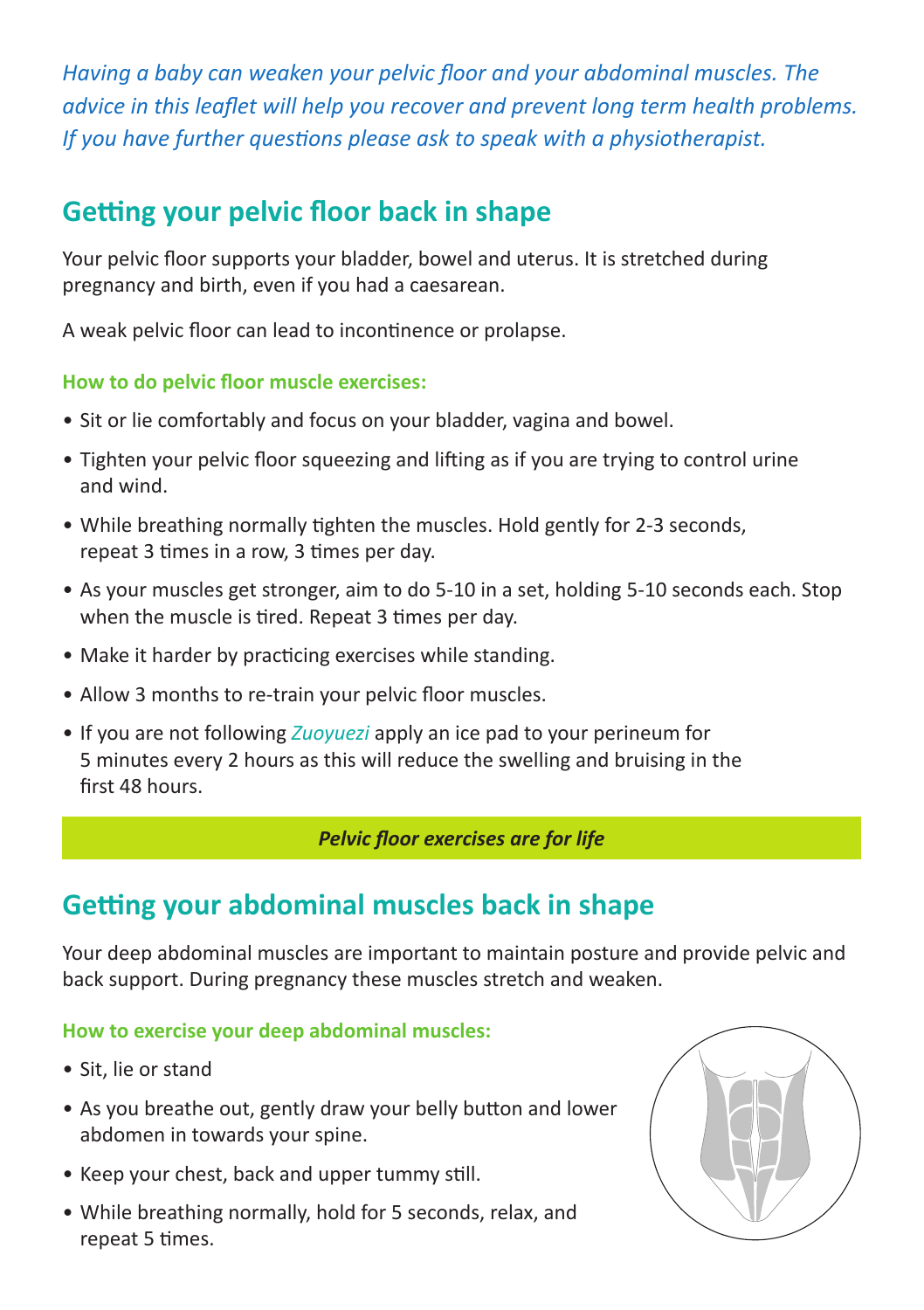#### **Bracing**

This ensures that your body is kept strong and stable by your inbuilt "corset" of support. Brace your pelvic floor and deep abdominal muscles together every time you cough, sneeze, laugh, change position, or lift. If you are following *Zuoyuezi*, it is important to start exercising your pelvic floor muscles and deep abdominal muscles when you have finished this time.

## **Getting in and out of bed**

Protect your tummy and pelvic floor. Brace your abdominal and pelvic floor muscles. Roll onto your side with knees together and lower your feet whilst pushing up with your hands. Don't pull on the bedrails, or sit up from your back.

## **Going to the toilet**

Sitting on the toilet correctly is good for emptying your bowel fully and it reduces pressure and straining of your pelvic floor.

- When opening your bowels, place your feet on a footstool, lean forward and bulge out your abdomen. Don't strain.
- Support your stitches with a clean sanitary pad.



*Drinking water, eating high fibre foods, and exercising regularly help to prevent constipation*

## **Return to exercise**

#### **First 6 weeks:**

Continue doing your pelvic floor and deep abdominal exercise and start a gentle walking program. By six weeks aim to walk for 1 hour - 3 times a week or 30 minutes walking every day.

## **After 6 weeks:**

You can start low impact exercise e.g. yoga, swimming

#### **Some cautions**

- Do NOT attempt 'sit ups' for at least 6 weeks
- Do NOT lift anything heavier than the weight of your baby in the first 6 weeks.
- Do NOT twist and lift at the same time
- Do NOT start any high impact exercise for at least 3 months this may be longer if you have back, pelvic or incontinence problems.